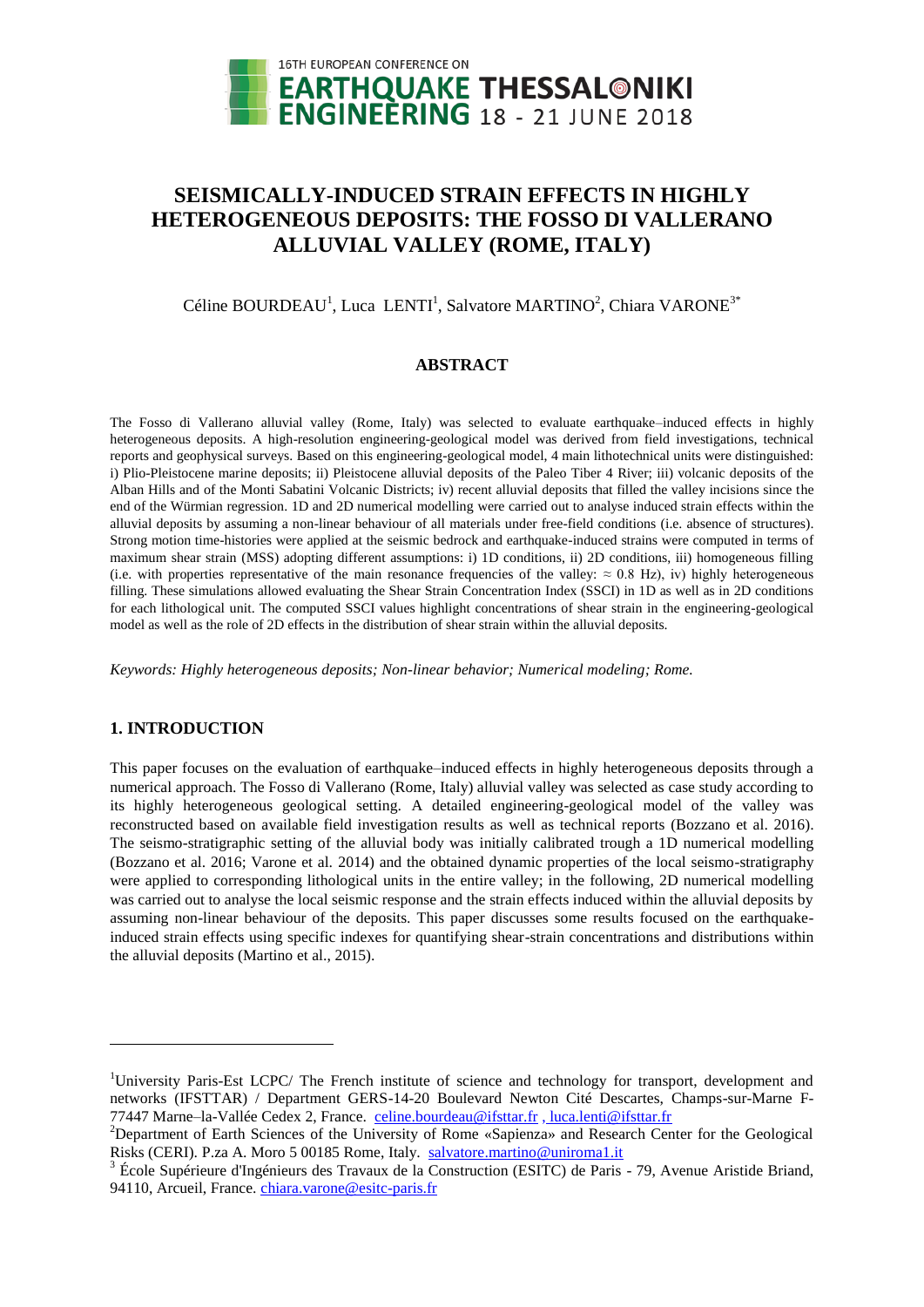#### **2. ENGINEERING - GEOLOGICAL SETTING**

The Fosso di Vallerano valley (Fig. 1) is located in the southern part of Rome and it includes two secondary valleys which join before the confluence of the Vallerano and the Cecchignola creeks in the Tiber River. The Fosso di Vallerano valley is characterized by a flat portion that corresponds to flood plains (10 m a.s.l.) that are bordered by hills (35-50 m a.s.l.). The area also exhibits a complex geomorphological setting inherited from the Würmian glacio-eustatic cycle, which led to a series of successive deviations and rearrangements of the river bed (Ascani et al. 2008).



Figure 1. – Satellite view of the Fosso di Vallerano valley. The track of the geological cross-sections considered in this study is also reported.

According to Bozzano et al. (2016), the subsoil geology of the Fosso di Vallerano valley includes 4 lithological units: 1) Plio-Pleistocene marine deposits (Marne Vaticane Formation) consisting in high consistency clays with silty-sandy levels (PP); 2) Pleistocene alluvial deposits of the Paleo Tiber 4 River (650-600 ky) consisting in gravels, sands and clays (PT); 3) volcanic deposits of the Alban Hills and of the Monti Sabatini Volcanic Districts (561-360 ky) consisting of highly heterogeneous tuffs (VL) ; 4) recent alluvial deposits that filled the valley incisions since the end of the Würmian regression (18 ky-Present), characterized by a basal gravel level and including different soft soils from sands to inorganic or peaty clays (AL). The Plio-Pleistocene marine deposits represent the local geological bedrock while the local seismic bedrock (Vs  $\geq$  800 m/s) is located at the top of the Pleistocene gravels (Paleo Tiber 4 deposits). The description of the geological setting of the area and the geophysical data derived from field surveys were used to provide a high-resolution engineeringgeological model of the valley. The dynamic properties attributed to the subsoils of the Fosso di Vallerano valley are reported in Table 1.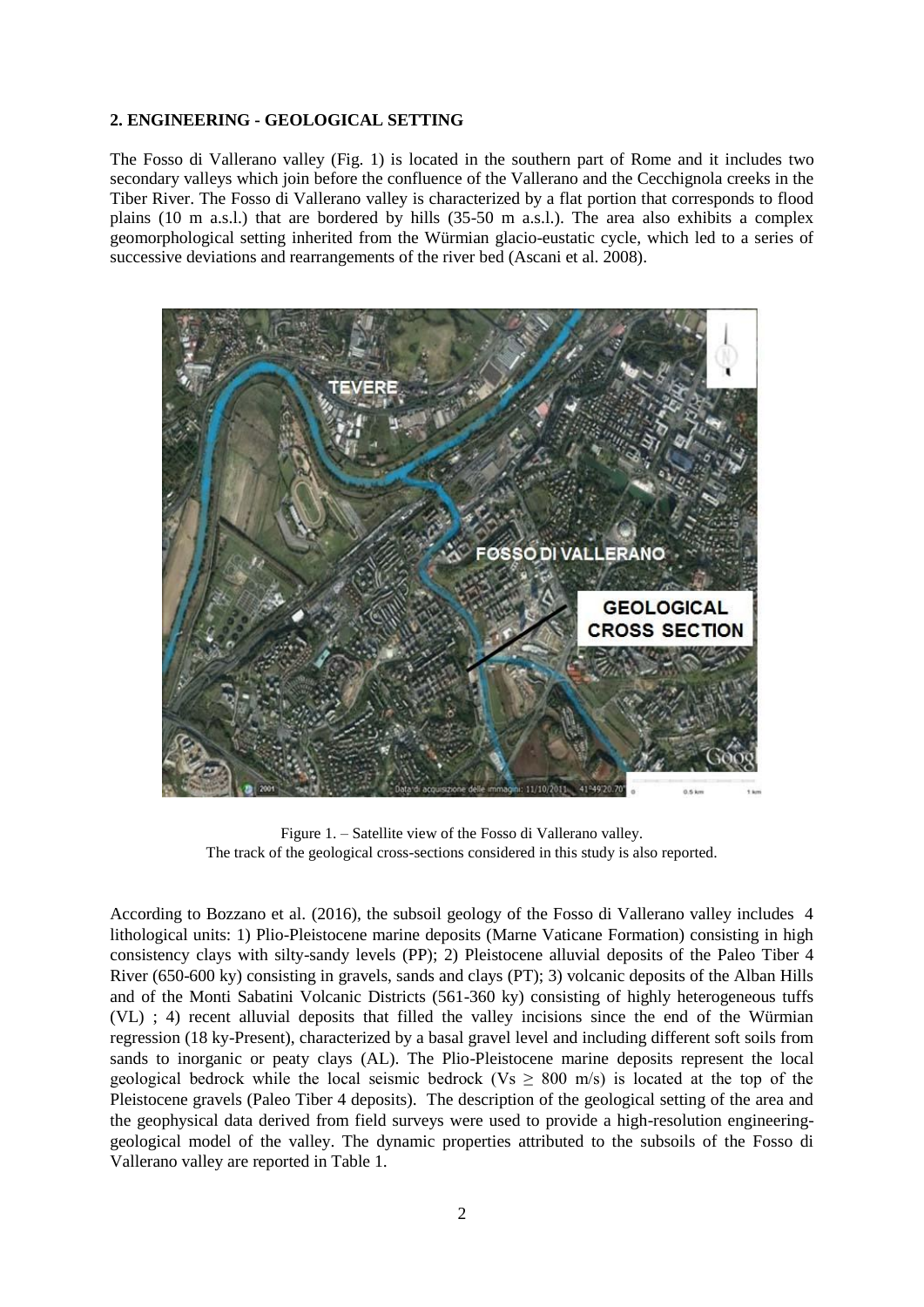

Figure 2. Geological cross section considered in this paper. Legend: AL deposits: from 1 to 7. VL deposits: 8. PT deposits: from 9 to 11. 12) Fault. 13) Borehole (modified from Bozzano et al. 2016). Refer to Table 1 below for further explanations on the various lithologies composing the cross section.

Table 1. Dynamic properties attributed to the lithological units characterizing the cross section shown in Fig. 2. (Modified from Bozzano et al. 2016). In the Table  $\gamma$  is the weight per unit volume, G0 is the maximum shear modulus and  $\gamma_{ref}$  is the strain at which the modulus-reduction curve cross the G/G0 = 0.5 (see § 3 for more information).

|                              | Lithology                        | $\gamma$             | $G_0$ | <b>Vs</b> | $\gamma_{ref}$ |
|------------------------------|----------------------------------|----------------------|-------|-----------|----------------|
|                              |                                  | (kN/m <sup>3</sup> ) | (MPa) | (m/s)     | (%)            |
| Alluvial Body - AL           | 1 Anthropic fill material        | 17                   | 82    | 118       | 0.008          |
|                              | 2 Volcano-clastic sandy<br>clays | 16.5                 | 53    | 225       | 0.020          |
|                              | 3 Peaty clays                    | 17.2                 | 64    | 150       | 0.150          |
|                              | 4 Silty clays                    | 18.3                 | 66    | 235       | 0.150          |
|                              | 5 Peat                           | 12.7                 | 25    | 140       | 0.050          |
|                              | 6 Sands                          | 19.2                 | 334   | 417       | 0.008          |
|                              | 7 Gravel                         | 21.0                 | 1068  | 713       | 0.008          |
| Volcanic deposit - VL        | 8 Tuffs                          | 21.0                 | 1068  | 800       | 0.008          |
| Paleo-Tiber Deposits -<br>PT | 9 Silty clays                    | 18.3                 | 101   | 357       | 0.150          |
|                              | 10 Sands                         | 19.2                 | 334   | 417       | 0.008          |
|                              | 11 Gravel                        | 21.0                 | 1068  | 1100      | 0.008          |

3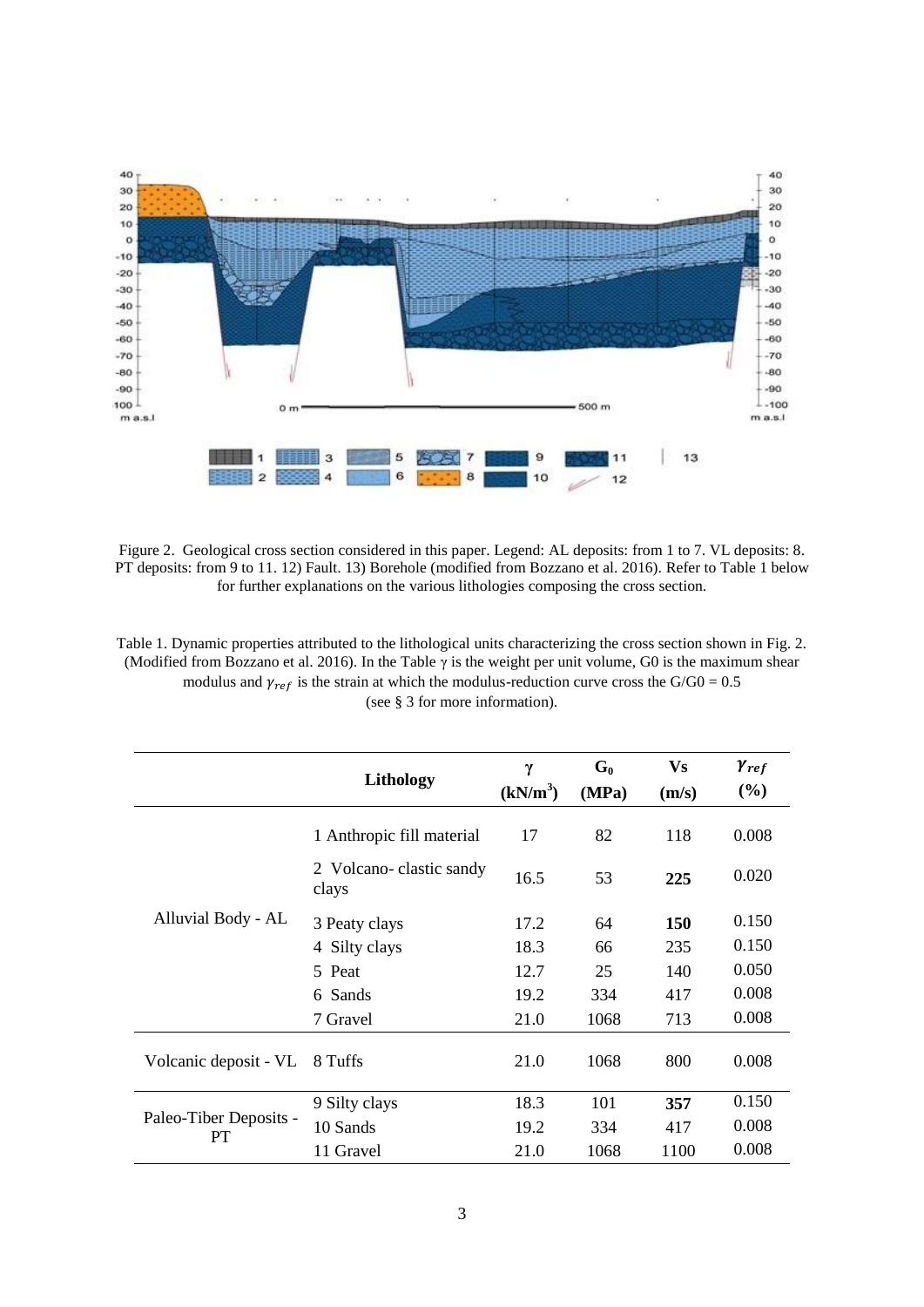#### **3. NUMERICAL MODELLING SETTING**

Numerical simulations were performed along the geological cross section shown in Fig. 2 using some of the strong motions provided by the Italian Technical Rule (D.G.R. Lazio 387/09) as inputs at the seismic bedrock level. These strong motions are characterized by a constant PGA equal to 0.168 g, an Arias Intensity varying between 0.06 m/s<sup>2</sup> and 0.2 m/s<sup>2</sup> and frequency content in the range  $0 - 15$ Hz. The 1D numerical modelling was done through the EERA code (Equivalent – linear Earthquake Response Analysis, Bardet et al. (2000)) by discretizing the domain into 56 soil columns with a lateral representativeness of 10 m while the 2D numerical simulations were done using the 2D finite difference code FLAC 7.0 (Itasca, 2011).

In addition, 1D and 2D numerical simulations were also performed assuming a homogeneous alluvial filling (Lithological unit 4) to shed light on the impact of 2D effects on the seismic response of the site (Martino et al., 2015 and references therein).

The 2D numerical models were designed following the guidelines of Itasca codes (Itasca, 2011) in terms of discretization of the models into quadrilateral zones allowing an accurate representation of wave transmission through the models up to the highest frequency component of the input motions that contain appreciable energy (Kuhlemeyer and Lysmer, 1973).

An element size of 1 m was therefore adopted for the 2D models allowing an accurate representation of wave transmission through the models up to 10 Hz. Absorbing quiet boundaries (Lysmer and Kuhlemeyer, 1969) were applied along the base of the models to prevent the reflection of outward propagating waves back into the models. And free field boundaries (Cundall et al., 1980) were defined along the lateral boundaries of the models in order to achieve free field conditions.

A non-linear rheology was assumed for all the lithological units characterizing the cross section. The decay curves associated to each lithological unit were defined according to Bozzano et al., 2008 and Caserta at al., 2012. It was simulated using one of the built-in hysteretic damping functions of FLAC software, namely the Hardin/Drnevich model (1972) defined by the equation (1):

$$
MS = \frac{1}{1 + \frac{\gamma}{\gamma ref}}
$$
 (1)

where Ms is the strain-dependent normalized secant modulus,  $\gamma$  is the shear strain and  $\gamma_{ref}$  is the strain at which the modulus-reduction curve crosses the  $G/G0 = 0.5$  line.

According to FLAC manual (Itasca, 2011), hysteretic damping provides almost no energy dissipation at very low cyclic strain levels, which may be unrealistic. To avoid low-level oscillations, a small amount (between 1 to 3%) of Rayleigh damping was added.

To account for the presence of quiet boundaries along the base of the models (FLAC, 2011), the seismic inputs were applied as shear strains along the seismic bedrock level (i.e., the acceleration and velocity records were transformed into stress records and applied to the quiet boundary).

#### **4. RESULTS**

The results were first analyzed in terms of the maximum shear strain (MSS) within each lithological unit along the geological section.

For the 1D conditions, the  $MSS_{1D}$  were computed based on the values of shear strains obtained by EERA code.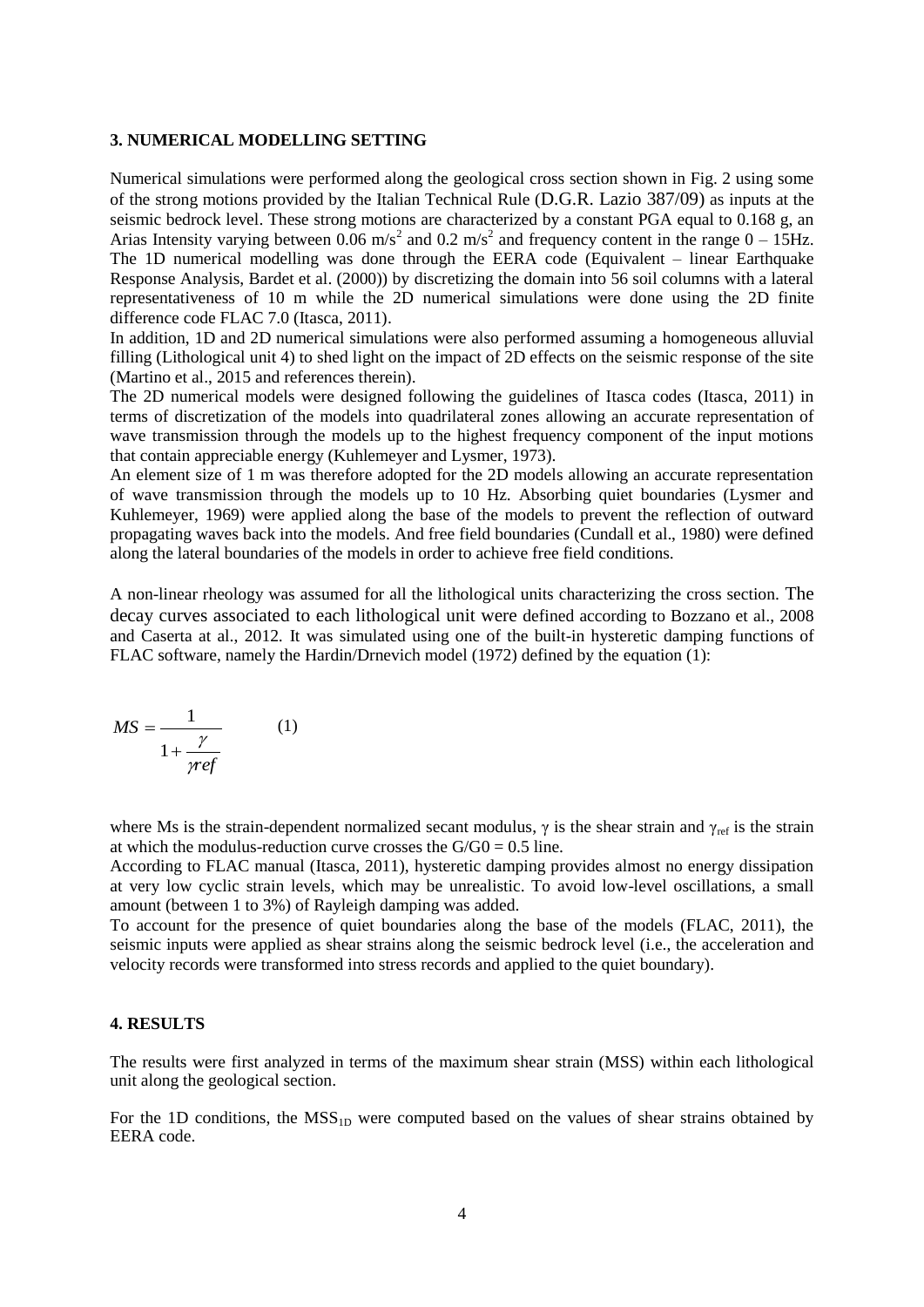

Figure 3. Distributions of the MSS versus depth assuming 1D condition in three of the 56 modelled soil columns. Plots on the left of each MSS curve show the distribution of soil materials along depth for each soil column. Refer to Fig. 2 and Table 1 for the description of the various lithologies.

For the 2D conditions,  $MSS_{2D}$  values were obtained along the geological cross section, for each soil column starting from the assessment of the computed displacements using equation (2):

$$
MSS_{2D} = \frac{\Delta U}{\Delta H} \tag{2}
$$

where ΔU is the difference between the displacements corresponding to two points located at two different depths and at the same distance along the section, ΔH is the difference between the two depths at which displacements are computed.

The analysis of the MMS distribution vs. depth in 1D numerical modelling (Fig. 3) highlighted that the maximum strain value is 0.5 % (middle of Fig.3) while the average value is lower than 0.1%. The higher levels of deformation are achieved in the lithological units 3 or 4. These results are in good agreement with the expected dynamic behavior of the subsoil deposits since they represent the softest lithological units. Besides, it is worth noticing that the strain level of unit 3 in a similar stratigraphic layering (Fig. 5 middle and left), is different according to its position in the soil column. This result is also in good agreement with the ones proposed by Martino et al. (2015) for the main Tiber River valley, corresponding to the historical center of Rome.

The distribution of the MMS vs. depth in case of 2D numerical modelling (Fig. 4) shows results comparable to the ones obtained for the 1D condition. Also in this case, the higher strains are calculated for the lithological units 3 or 4.A significant difference between the seismically induced strain levels achieved in 2D condition with respect to the ones obtained in1D condition, is represented by the maximum strain value (MSV). In 2D condition, the maximum value achieved is 0.3 % while the average is always lower than 0.1%. Also in 2D condition, a different behavior of the lithological unit 3 due to the different stratigraphic position can be observed.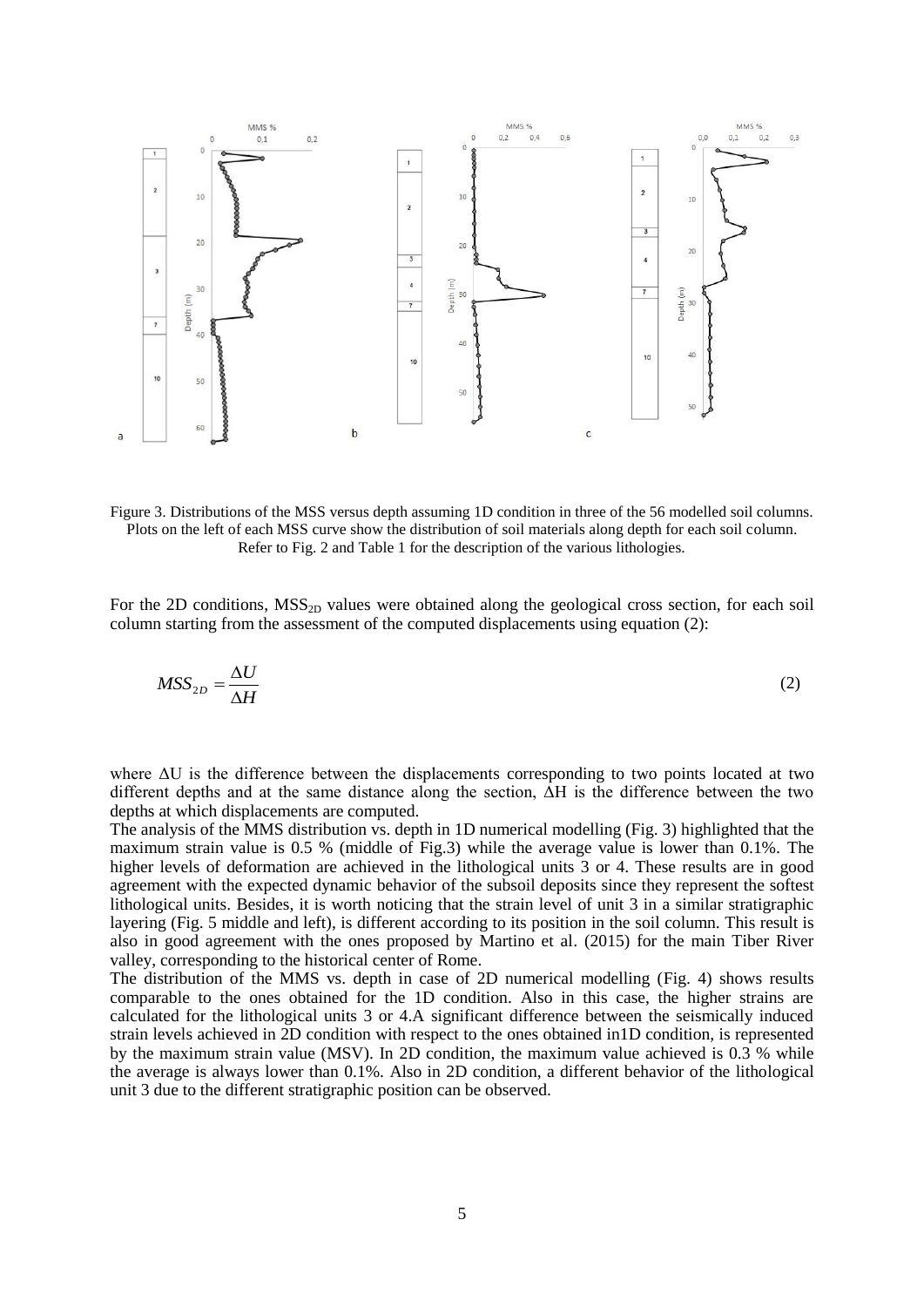

Figure 4. Distribution of the MSS versus depth assuming 2D condition in three of the 56 modelled soil columns.

To filter the role of the stratigraphic position (i.e. depth of the layer in the soil column) the differential indexes proposed by Martino et al. (2015) were computed. For both 1D and 2D conditions, the SSCI (Shear Strain Concentration Index) was also computed (Martino et al., 2015) in order to quantify the MSS concentration within each lithological unit using equation (3):

$$
SSCI = \frac{\gamma_{\text{max}} - \gamma_{\text{min}}}{h_{\text{max}} - h_{\text{min}}}
$$
(3)

in which  $\gamma_{\text{max}}$  is the maximum shear strain within each layer in the considered soil column;  $\gamma_{\text{min}}$  is the minimum shear strain within each layer in the considered soil column;  $(h_{max}-h_{min})$  is the difference between the two depths at which the minimum and maximum values of the shear strain are obtained. This index has been computed for each lithological unit assuming a heterogeneous as well as a homogeneous filling of the valley. So the differential index ∆Γ was then computed to subtract the effect due to the stratigraphic position of the layer (i.e. to the depth of the layer). This index was calculated for both 1D and 2D numerical simulations according to equation (4).

$$
\Delta \Gamma = SSCI - SSCI_{\text{hom}} \tag{4}
$$

The distribution of the  $\Delta\Gamma$  index versus the thickness of lithological unit 4 is reported in Fig. 5. It is worth noticing that the thickness is expressed by thickness classes and that the average value of the ∆Γ index for each class and their standard deviations are reported in Fig. 5.

Fig. 5 shows that the variability of the ∆Γ index is higher for thin layers (high values of standard deviation also in the case of a small number of data is available for the average) illustrating the strong influence of the vertical heterogeneities on the earthquake-induced strain levels. Such a trend is true for both 1D and 2D conditions.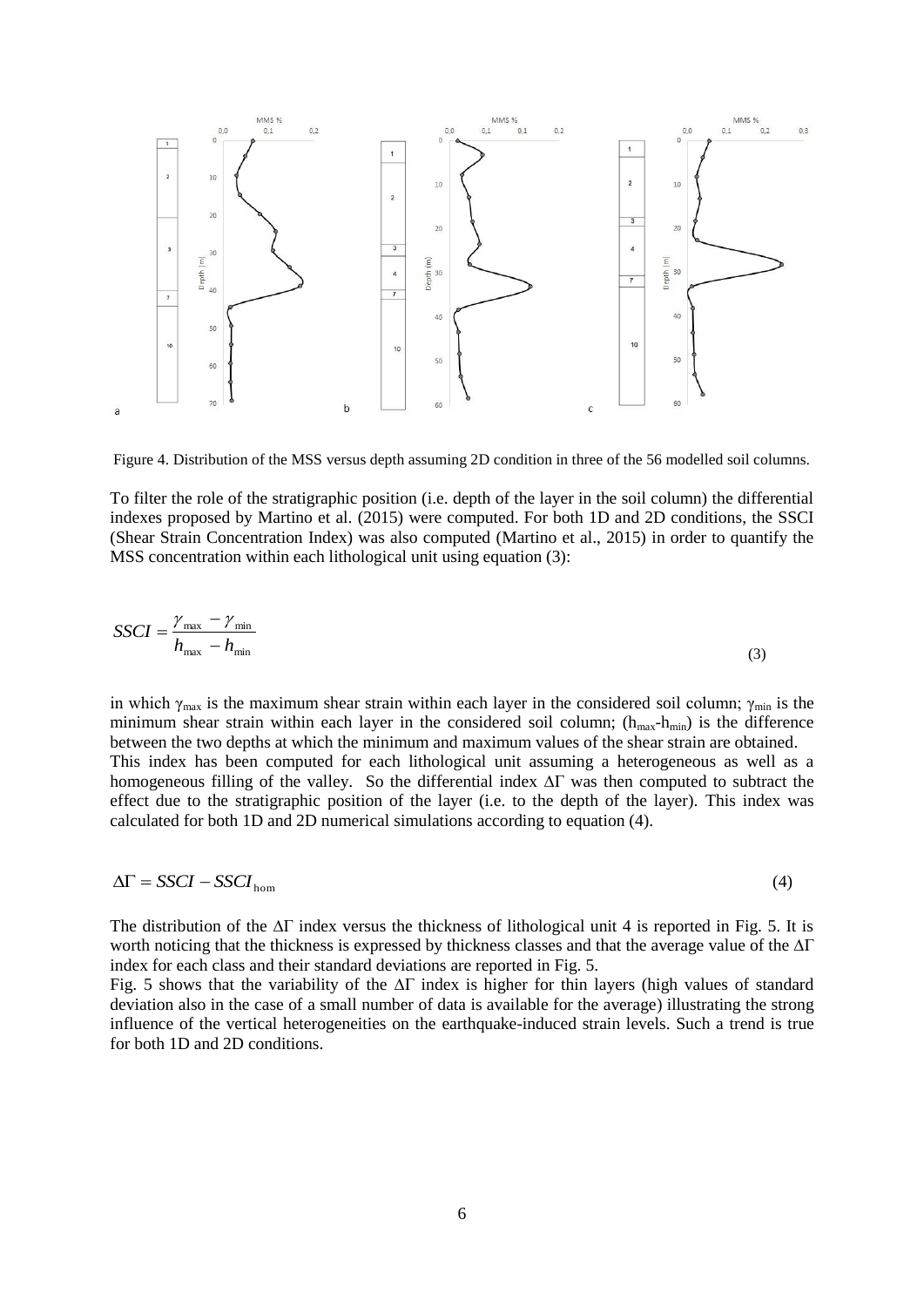

Figure 5. ∆Γ distributions vs. thickness of lithological unit 4 in 1D (a) and 2D (b) models. Black line indicates the average values; dotted lines indicate the computed standard deviations. The number of data available for computing the average is also shown in the plots.

The computation of ∆Γ was a preliminary step towards the evaluation of the role of the lateral heterogeneities, i.e. the role of the presence of a horizontal lateral impedance contrast, on the seismically induced strain. The  $\Delta\Gamma_{1D-2D}$  index is a differential index obtained from the subtraction of the  $\Delta\Gamma_{2D}$  from the corresponding  $\Delta\Gamma_{1D}$  isolating the contribution of 2D effects on the seismically induced strain according to the following equation (5).

$$
\Delta\Gamma_{1D-2D} = |SSCI_{1D} - SSCI_{2D}| \tag{5}
$$

The so calculated  $\Delta\Gamma_{\text{1D-2D}}$  index were correlated to the distance to the closest lateral heterogeneity characterized by a velocity contrast  $\Delta V_s > 200$  m/s including the seismic bedrock of the basin (Bard and Bouchon, 1985; Semblat et al., 2010) as well as the lateral heterogeneities within the alluvial fill (Martino et al., 2015).



Figure 6.  $ΔΓ<sub>1D-2D</sub>$  distributions vs. distance to the closest lateral heterogeneity characterized by a high-velocity contrast  $(\Delta V_s > 200 \text{ m/s})$  for lithological units 2 (a) and 4 (b)

The analysis of the correlation between the  $\Delta\Gamma_{\text{1D-2D}}$  and the closest lateral heterogeneity highlighted that some lithological units are more influenced by 2D effects (lithological unit 4 in Fig. 6b) while other lithologies (ex. lithological unit 2 in Fig. 6a) are not strongly affected by 2D effects because the  $\Delta\Gamma_{1D-2D}$  varies around zero. In the first case, it is possible to notice a decreasing of the  $\Delta\Gamma_{1D-2D}$  while the distance from the lateral heterogeneities increase (Fig; 6b) so indicating 2D effects strongly affecting the seismically-induced strain when impedance contrasts are closer than 100m. At the same time, the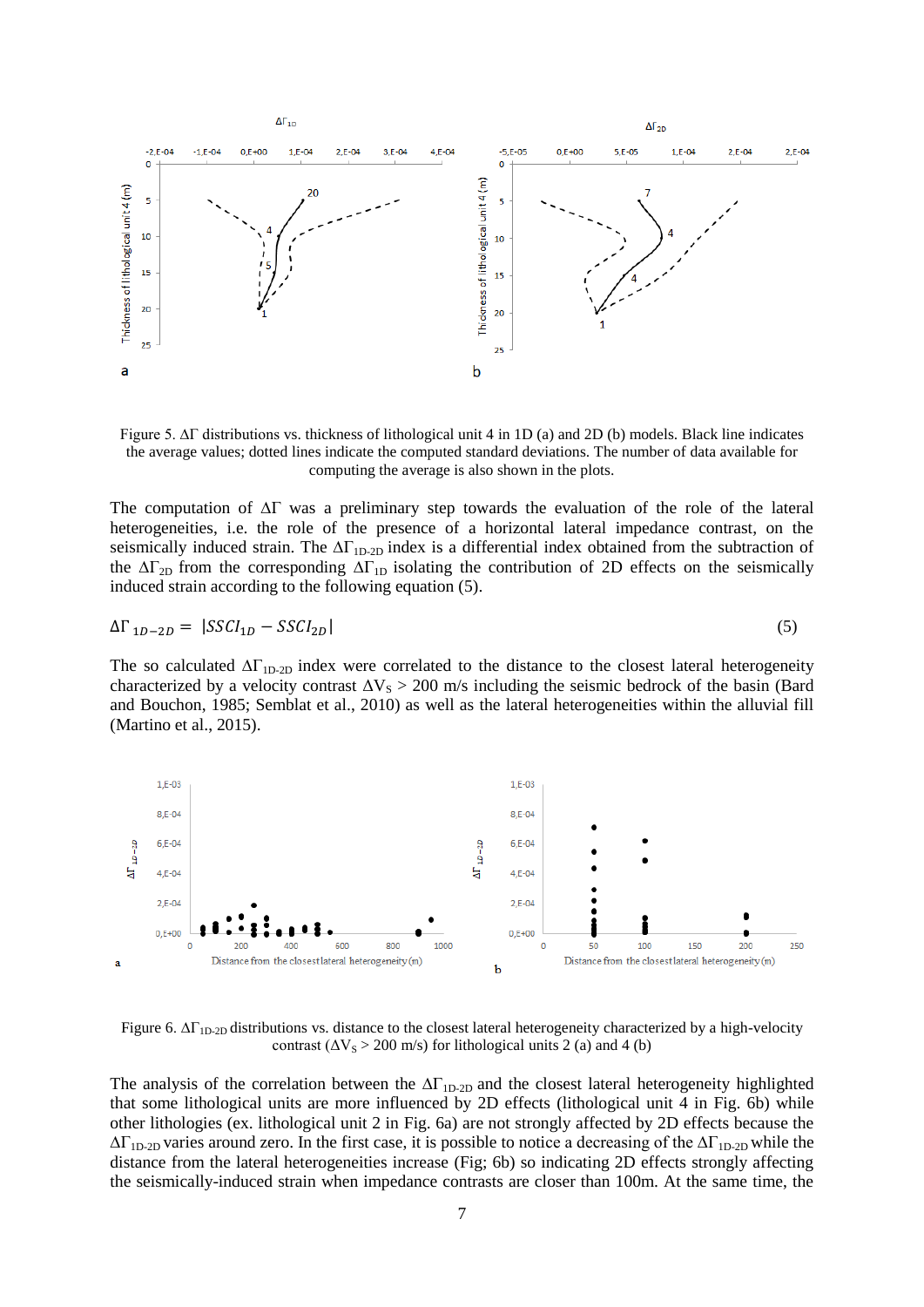example of lithological unit 2 (Fig. 6a) show no decreasing trend of  $\Delta\Gamma_{1D-2D}$  with distance from the closest lateral heterogeneity so highlighting a weak role of 2D effect due to the lateral heterogeneities.

## **5. CONCLUSIONS**

The Fosso di Vallerano alluvial valley (Rome, Italy) is characterized by a complex geological setting due to a high heterogeneity of the alluvial deposits as well as to an articulated shape of the seismic bedrock. Earthquake-induced shear strains and their concentrations were computed in terms of MMS, SSCI and  $\Delta\Gamma_{1D-2D}$  indexes. The obtained MSS distributions output that shear strains are mainly concentrated in units 3 and 4 while there is a significant decrease in stiffer lithological units.

The analyzed  $\Delta\Gamma_{1D}$  and  $\Delta\Gamma_{2D}$  indexes highlighted a strong influence of vertical heterogeneities on the seismically induced strain. The obtained values of the  $\Delta\Gamma_{1D-2D}$  index highlight that 2D effects influence the shear strain concentration within the softest lithological units. These preliminary results encourage further analysis to better explore the role of 2D effects on earthquake-induced shear strains due to the shape of the seismic bedrock and the heterogeneity of the alluvial deposits.

#### **6. REFERENCES**

Ascani F., Bozzano F., Buccellato A., Del Monte M., Matteucci R., Vergari F. (2008) - Evoluzione del paesaggio e antiche vie di drenaggio nell'area de "Il Castellaccio" (Roma) da indagini geologiche, geomorfologiche e archeologiche. In *Geologica Romana* 41. pp.55-77.

Bard P.-Y., Bouchon M. (1985) - The two dimensional resonance of sediment filled valleys*. Bull. Seism. Soc. Am.* 75. pp. 519–541.

Bardet J.P., Ichii K., Lin C.H.; (2000) - EERA. A computer program for Equivalent-linear Earthquake site Response Analyses of layered soil deposits. University of Southern California, Department of Civil Engineering, user's manual.

Bozzano F., Caserta A., Govoni A., Marra F. & Martino S. (2008)- Static and dynamic characterization of alluvial deposits in the Tiber River Valley: New data for assessing potential ground motion in the City of Rome. *Journal of Geophysical Research*, 113, B01303.

Bozzano F., Lenti L., Marra F., Martino S., Paciello A., Scarascia Mugnozza G., Varone C. (2016) - Seismic response of the geologically complex alluvial valley at the "Europarco Business Park" (Rome – Italy) through instrumental records and numerical modelling. *Italian Journal of Engineering Geology and Environment. 16(1),* pp. 37-55.

Caserta A., Martino S., Bozzano F., Govoni A., Marra F. (2012) - Dynamic properties of low velocity alluvial deposits influencing seismically-induced shear strains: the Grottaperfetta valley test-site (Rome, Italy). *Bull Earthquake Eng*, 10, pp. 1133-1162

Cundall, P., Hansteen, E., Lacasse, S., Selnes, P.B., (1980). NESSI, Soil Structure Interaction Program for Dynamic and Static Problems. Norges Geotekniske Institute, Norway (Report 51508-9).

Hardin, B. O., and V. P. Drnevich. (1972). "Shear Modulus and Damping in Soils: I. Measurement and Parameter Effects, II. Design Equations and Curves," Technical Reports UKY 27-70-CE 2 and 3,College of Engineering, University of Kentucky, Lexington, Kentucky. [These reports were later published in the Journal of Soil Mechanics and Foundation Division, ASCE, Vol. 98, No. 6, pp.603-624 and No. 7, pp. 667-691, in June and July 1972.]

ITASCA, (2011). "FLAC 7.0: User Manual", Licence Number SN 213–33-760- key 29753. IFSTTAR.

Kuhlemeyer, R.L., Lysmer, J., (1973). Finite element method accuracy for wave propagation problems. J. Soil Mech. Found. Eng. Div. ASCE 99 (SM5), 421–427.

Lysmer, J., and R. L. Kuhlemeyer. "Finite Dynamic Model for Infinite Media," J. Eng. Mech., (1969). 95(EM4), 859-877.

Martino S., Lenti L., Gelis C., Giacomi A.C., Santisi D'Avila P., Bonilla F., Bozzano F., Semblat J.F. (2015) . Influence of lateral heterogeneities on strong motion shear strains: simulations in the historical center of Rome (Italy). *BSSA, 105(5),* pp. 2604-2624.

Semblat J.F., Lokmane N., Driad-Lebeau L., Bonnet G. (2010) - Local amplification of deep mining induced